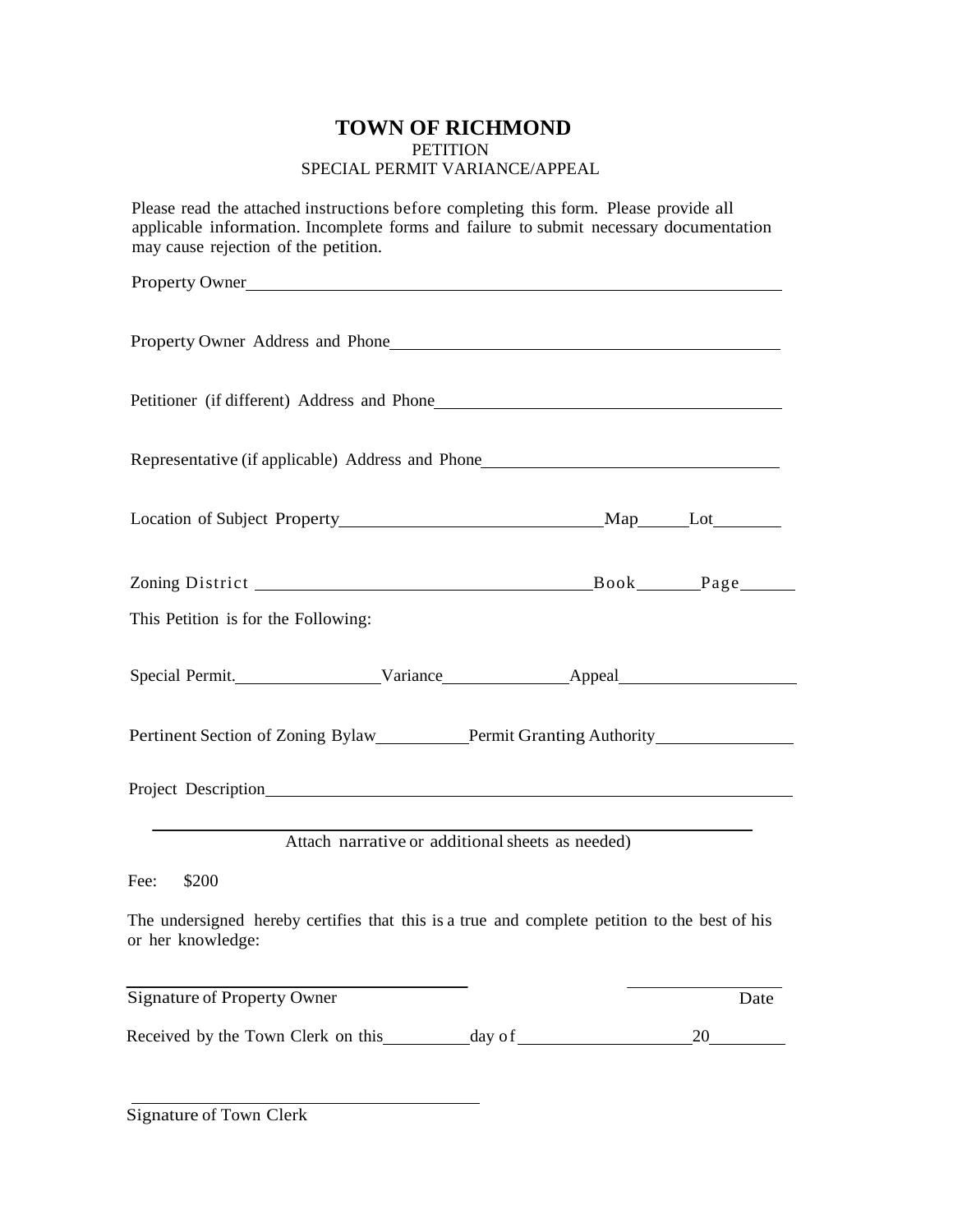# **Town Of Richmond**

**Assessors Office** 

1529 State Road Richmond MA 01254 (413) 698-2525

# REQUEST FOR CERTIFIED ABUTTERS LIST

| NAME:                           |                                                                                                                                                                                                                                                                                                                                                                                                                                                      |
|---------------------------------|------------------------------------------------------------------------------------------------------------------------------------------------------------------------------------------------------------------------------------------------------------------------------------------------------------------------------------------------------------------------------------------------------------------------------------------------------|
| ADDRESS:                        |                                                                                                                                                                                                                                                                                                                                                                                                                                                      |
| TELEPHONE:                      |                                                                                                                                                                                                                                                                                                                                                                                                                                                      |
| <b>LOCATION OF</b><br>PROPERTY: |                                                                                                                                                                                                                                                                                                                                                                                                                                                      |
|                                 | SUBJECT MAP: SUBJECT PARCEL/LOT:                                                                                                                                                                                                                                                                                                                                                                                                                     |
| PURPOSE:                        | Definitive & Preliminary Subdivision Plan<br>(Within 300' of subject property)<br>Site Plan Review (within 300' of subject property)<br>Special Permit (within 300' of subject property)<br>Variance (within 300' of subject property)<br>Liquor License (direct abutters, to include churches, hospitals and<br>schools within 500' of subject property)<br>Wetlands Protection Act / Local Wetlands Ordinance (within 100'<br>of subject property) |

I understand that up to two (2) weeks may be required for approval.

No request will be processed without an accompanying check made out to the Town Of Richmond.

You may be subject to other charges and fees if this abutters list is to be used in conjunction with a purpose that requires a public meeting or special filing.

I acknowledge that it is my responsibility to verify the accuracy of this abutter's list.

Signature of Requesting Party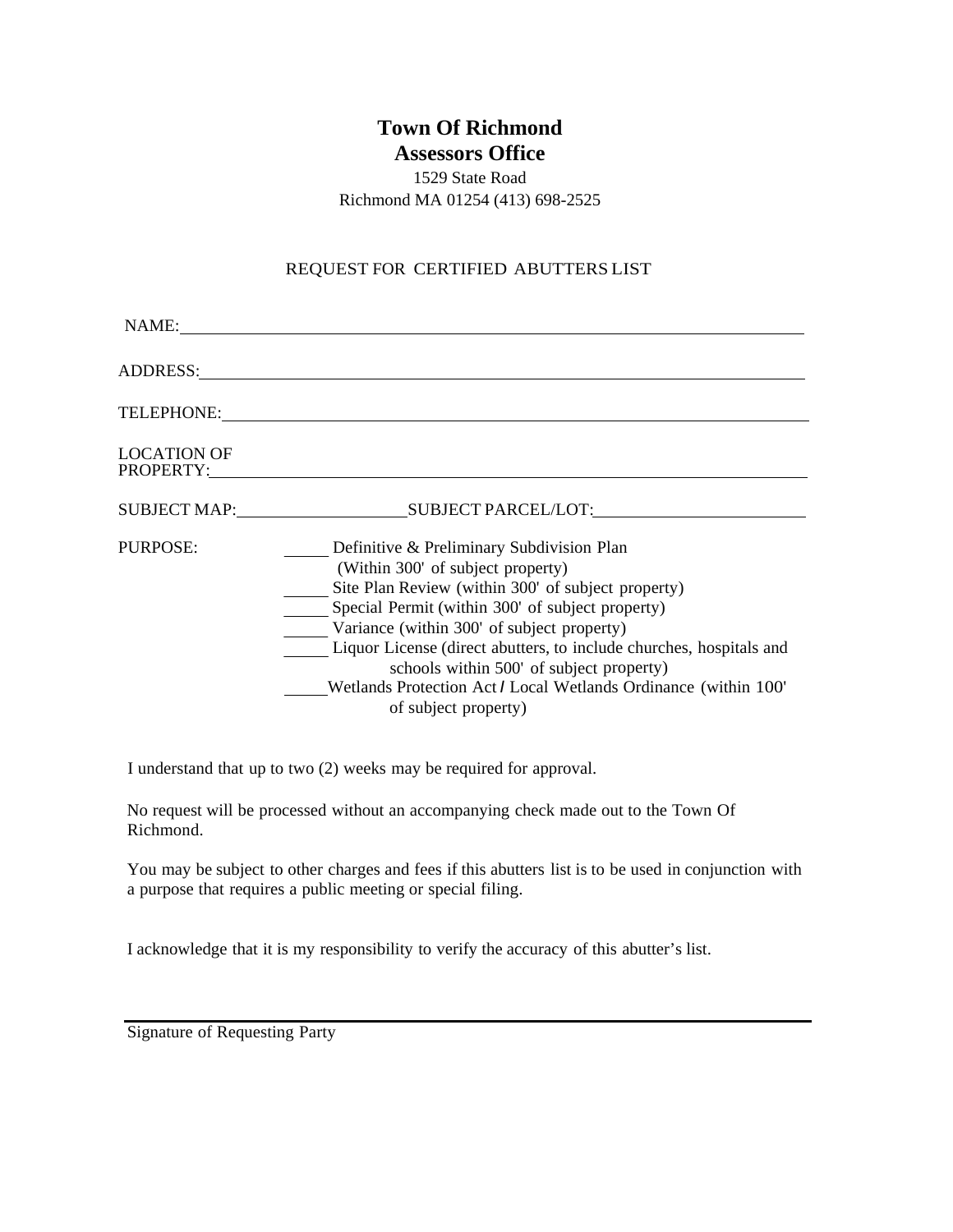#### TOWN OF RICHMOND **Instructions**

Special Permits Board of Selectmen Zoning Board of Appeals Planning Board

Variances and Appeals Zoning Board of Appeals

These instructions describe how an applicant may petition for a special permit or variance from a Special Permit Granting Authority (SPGA) or how to appeal to the Zoning Board of Appeals a decision of the Building Inspector, Zoning Enforcement Officer or other administrative official.

The authority to grant special permits and variances and to hear appeals of administrative decisions is contained in Massachusetts General Law Chapter 40A and the Richmond Zoning Bylaw. Applicants are advised to familiarize themselves with these documents before filing petitions or appeals.

(Note- these instructions are a guide and are provided only as a courtesy to petitioners and appellants. Certain provisions regarding the SPGA's failure to act, the appeals process and other provisions have been deleted for space reasons. This guide should not be considered legal advice and any questions regarding the legal processes described should be directed to your attorney.)

## SPECIAL PERMITS AND VARIANCES

The Zoning Bylaw provides for specific types of uses which shall only be permitted in specified districts upon the issuance of a special permit. The Richmond Special Permit Granting Authorities are the Board of Selectmen, Zoning Board of Appeals and Planning Board. Special permits may be issued only for uses which are in harmony with the general purpose and intent of the bylaws and such permits may impose conditions, safeguards and limitations on time and use.

The Zoning Board of Appeals has the sole authority to issue variances from the Zoning Bylaws with respect to particular land or structures. The Board may also authorize a use or activity not otherwise permitted in the district in which the land or structure is located. As with special permits, variances may be issued with conditions, safeguards and limitations on time and use.

## 1. Do You Need A Special Permit or Variance?

People often are informed that they need a special permit or variance when they file for a building permit and are advised by the Building Inspector or Zoning Enforcement Officer that their plans do not conform to the zoning bylaws. Other times people want to change or add a use at a property and they are told that such a use is not allowed without a special permit or variance. Before filing for a special permit or variance, make sure you know why you need to file, what sections of the bylaws govern the proposed construction or use and which SPGA will hear your petition.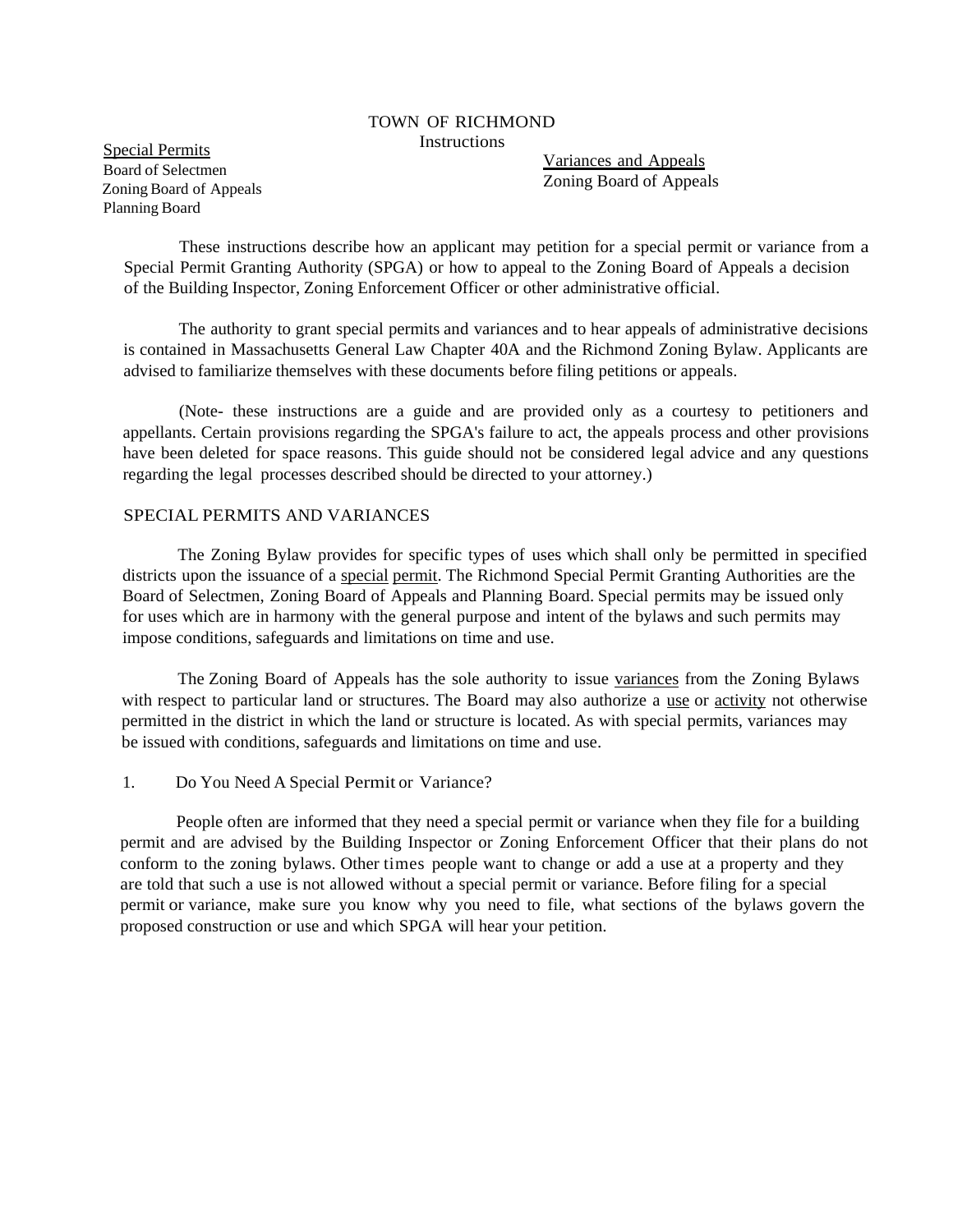2. File The Petition With The Town Clerk

The town uses a standard petition form for special permits, variances and appeals. The petition asks for the name and address of the petitioner and the property owner (if different) and other information about the proposed construction or use, including the section of the bylaws that governs the proposed activity. The more information that you can provide on the petition, the easier it will be for the SPGA to understand and properly evaluate the petition. There is a \$200 fee for special permits and variances, which covers legal advertising, postage and clerical costs.

You must file a minimum of three copies of your petition. Photocopies are acceptable and 8.5 x 11 copies of all documents are strongly preferred. You must include with your petition three copies of the following:

**a.** Prints of the latest recorded plan of the subject property, prints of a plan of the property endorsed by a registered engineer or surveyor or copies of the applicable Assessors' Maps.

**b.** The plan must show the dimensions of the lots and area and existing and proposed buildings and their dimensions, including floor area. Show also the distance of the buildings from lot lines, the scale of the plan, a north arrow, existing or proposed well and septic system sites and any significant natural features, such as ponds or streams. If construction is for more than one story, also show the front and side building elevations.

The Town Clerk will sign the petition and will provide you with a copy of the signed petition. The copy of the petition will serve as your receipt of the filing.

3. File The Petition With The SPGA

You must file a copy of your petition, showing the date and time certified by the Town Clerk, with the SPGA. The Town Secretary ordinarily works the same hours as the Town Clerk and you may file your certified petition with her or with the chairman of the SPGA.

4. Public Hearing And Notification Requirements

Once you submit your petition to the SPGA, the SPGA will perform a number of tasks to prepare for a public hearing. You will not be required to perform any of these administrative tasks, but it is useful for you to know what they are:

a. The SPGA will set a time and date for the public hearing and will draw up a public notice. The notice will say who the petitioner is, where the property is located and what is requested in the petition.It will reference the portion of the bylaws under which the petition is sought and give the time, date and location of the public hearing.

b. The public notice will be published in the Berkshire Eagle.

It must run as a legal advertisement in two successive weeks, at least 14 days and 7 days before the hearing.

c. The public notice must be posted at Town Hall at least 14 days before the hearing.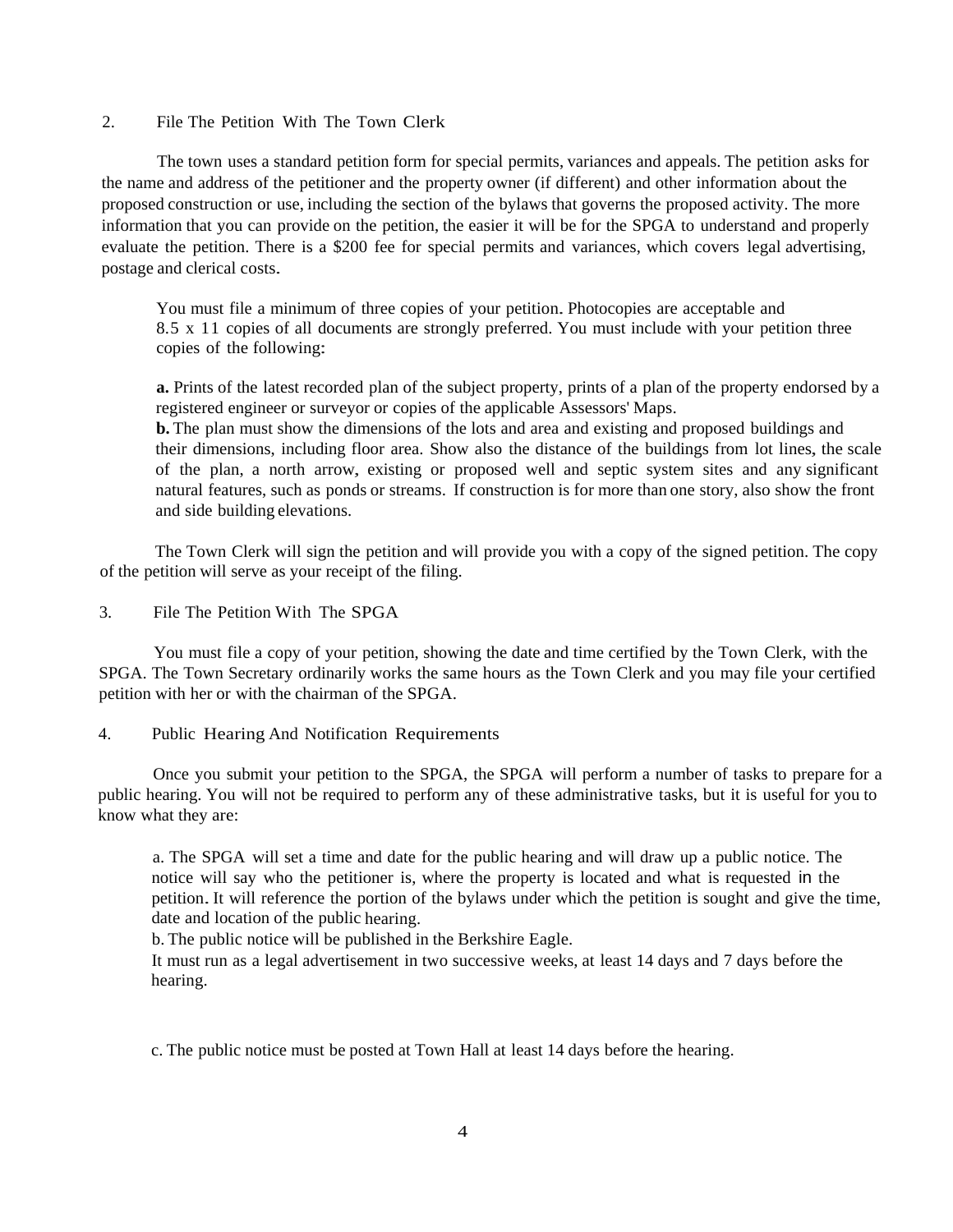- d. The public notice must be mailed to "Parties in Interest". They include:
	- $\blacksquare$  The petitioner (you)
	- Other property owners, in Richmond or in adjacent cities and towns, as certified by the Board of Assessors and according to the most recent applicable tax list. These property owners are: abutters; owners of land directly opposite on any public or private street or way; and abutters to abutters within 300 feet of the property line of the petitioner
	- The Richmond Planning Board
	- The Planning Board of every abutting city and town: Hancock, Pittsfield, Lenox, Stockbridge, West Stockbridge

e. Complete copies of the petitions, with all other documents, must be distributed for review to other town boards. It must be done within 10 days and the other boards have *35* days to reply. The other boards are: Board of Health, Planning Board, Board of Selectmen, Conservation Commission, and any other town board or agency, at the discretion of the SPGA.

f. The public hearing must be held within *65* days of the filing of the petition. The petitioner and other proponents, as well as opponents of the petition, will be allowed to speak. The names and addresses of all attendees will be recorded and a careful record of the proceedings will be kept.

## **5. Decision**

The SPGA must make a decision within 90 days of the date of the public hearing on a special permit or 100 days on a variance. It can only be approved by a unanimous vote of a three member board and a four-fifths vote of a five member board. Failure by the SPGA to act automatically grants the permit.

Before granting a special permit, the SPGA must find that the proposed use:

(a) Is in compliance with all the provisions and requirements of the Zoning Bylaw and in hannony with its general intent and purpose.

(b) Is not undesirable or does not substantially derogate from the public good or convenience at the proposed location

(c) Will not be detrimental to adjacent uses or to the established or future character of the neighborhood.

(d) Will not create undue traffic congestion or unduly impair pedestrian safety.

(e) Will not overload any public water, drainage or sewer system or any other municipal facility to such an extent that the proposed use or any existing use in the immediate area or in any other area of the town will be unduly subjected to hazards affecting public health, safety or general welfare.

The Zoning Board of Appeals, likewise, must make specific findings when granting a variance.

The findings are:

(a) Owing to circumstances relating to the soil conditions, shape, or topography of such land or location of structures and especially affecting such land or structure, but not affecting generally the zoning district in which it is located.

(b) A literal enforcement of the provisions of the bylaws would involve substantial hardship, financial or otherwise, to the petitioner or appellant.

(c) Desirable relief may be granted without substantial detriment to the public good and without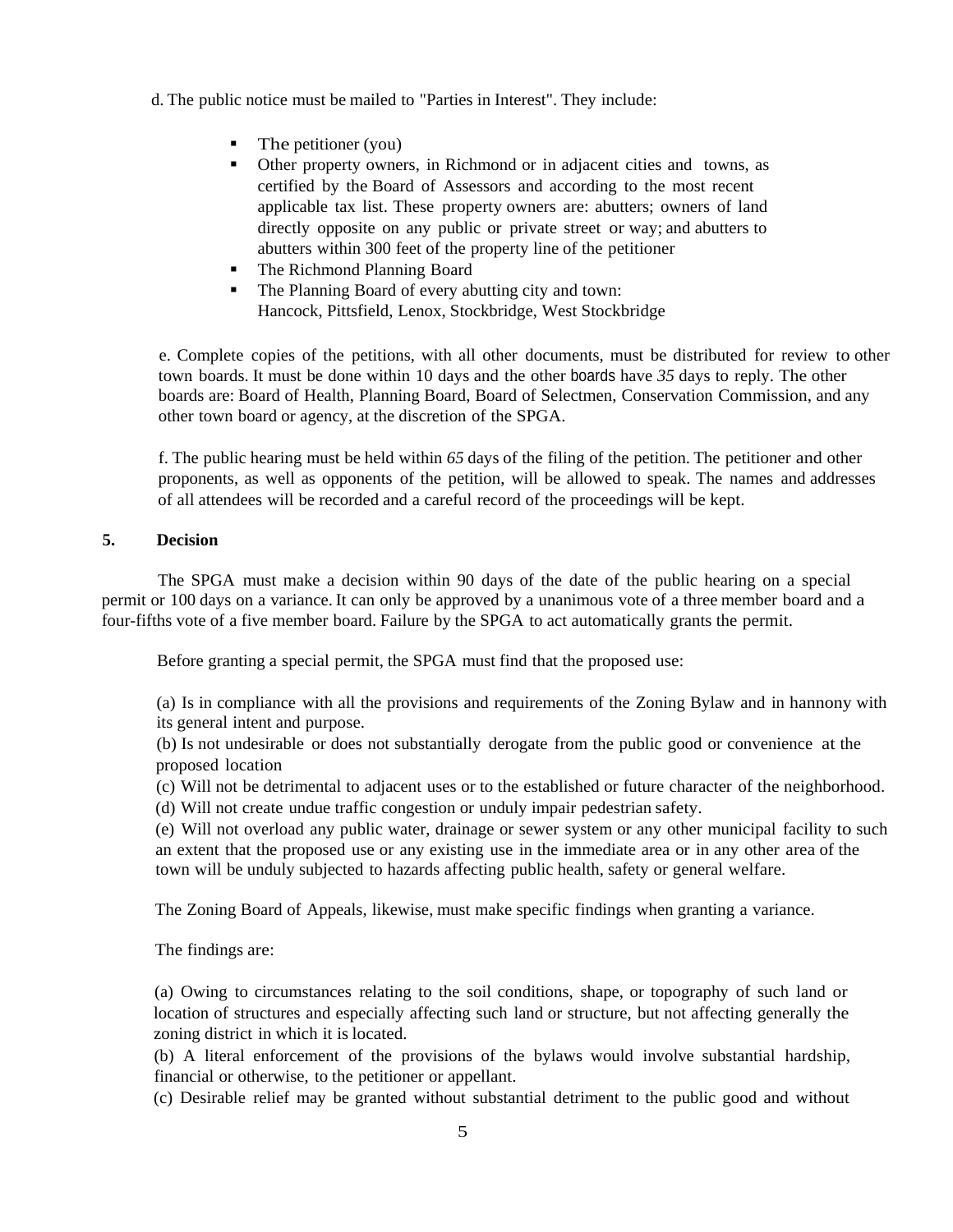nullifying or substantially derogating from the intent or purpose of the bylaws.

Decisions are filed within 14 days with the Town Clerk and there is a 20 day waiting period from the date of the clerk's certification before the decision becomes effective, during which time any aggrieved party may appeal the decision to the land court department, superior court department or district court department. Copies of the decision must also be mailed to the applicant and the owner of the property, if the owner is not the applicant, the Parties in Interest, and to anyone who attended the hearing and requested a copy. The notice of decision must state that appeals must be made within twenty days of the filing of the decision.

No building permit or any other town permit may be issued during this waiting period. Once the waiting period is over, the decision is sent to the petitioner. A copy of the decision and all other documents are filed with the Town Clerk and Planning Board.

No appeal, application or petition which has been unfavorably and finally acted upon shall be acted favorably upon within two years after the date of final unfavorable action, unless the SPGA finds specific and material changes in the conditions upon which the previous unfavorable action was based. All but one of the members of the Planning Board must also consent to the finding.

Once the process is complete, the petitioner must file the decision with the Berkshire Middle District Registry of Deeds in Pittsfield.